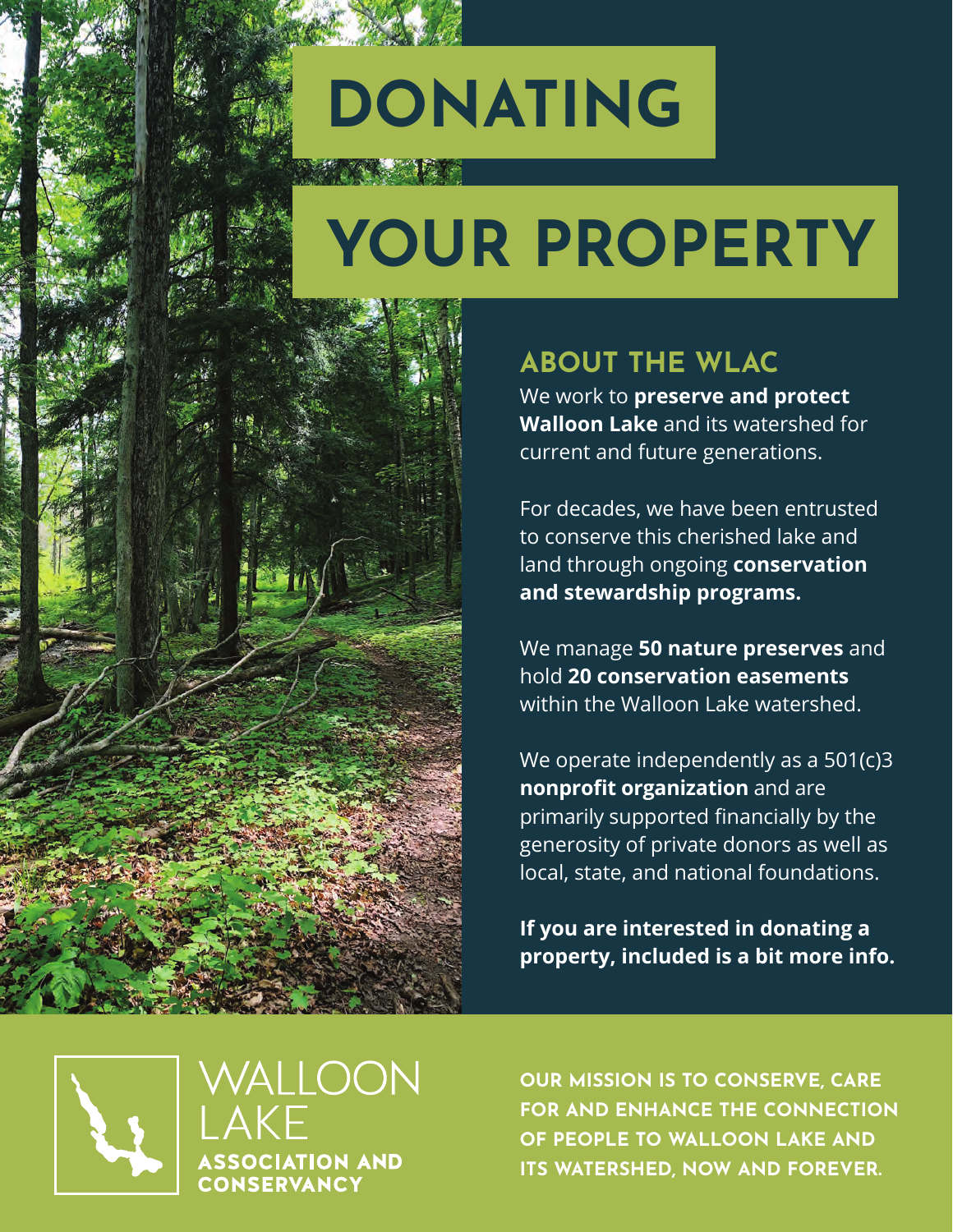# DONATION FAQS

# CAN I DONATE MY PROPERTY TO THE WLAC?

If you own property, you have the right to donate, sell, bequeath, or otherwise transfer ownership at any time. We accept gifts of land that have ecological, scenic, or recreational characteristics that will help us meet our mission of preserving and protecting Walloon Lake and its watershed.

#### WHAT ARE THE BENEFITS TO DONATING PROPERTY?

Donating property is a relatively simple transaction and it releases you from the responsibility of managing the property. An outright donation may benefit you in the following ways if:

- You wish to leave a legacy by preserving your property for future generations
- You want to protect the special qualities of Walloon Lake and its watershed
- Your property has significant conservation values
- You do not have heirs interested in inheriting your property
- You own property (such as a vacation home or farm) no longer in use
- You own highly appreciated property the sale of which would result in large capital gains taxes
- You have substantial real estate holdings and wish to reduce estate tax burdens
- You would like to be relieved of the financial burden of owning property while ensuring it will continue to be cherished

**Most importantly, when land is donated it will be permanently protected.**

### HOW WILL THE WLAC USE MY PROPERTY?

Donated property is most often managed by the WLAC as a permanent nature preserve, open to the public for outdoor activities like hiking, birdwatching, or cross-country skiing. If your property is adjacent to an existing nature area, the WLAC may decide to add acreage making a larger preserve.

Not all donated property will be made open to the public. The WLAC takes into account its organizational mission, its legal responsibilities as a tax-exempt nonprofit, and the characteristics of the property to guide acceptance and use of land donations.

The WLAC is also happy to name a nature preserve resulting from a donation of property in your honor or in the memory of a loved one.